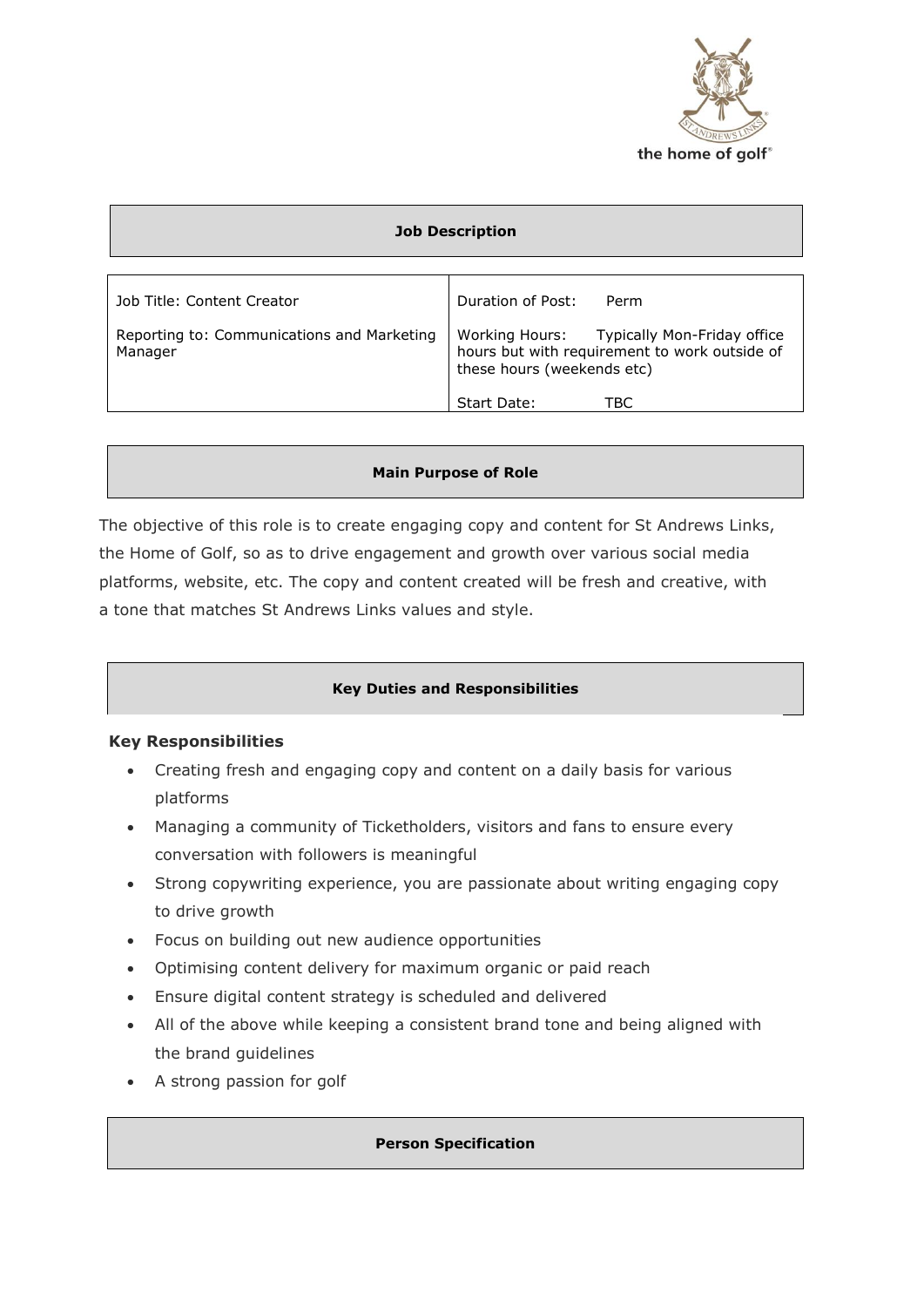

This section details the attributes e.g. skills, knowledge/qualifications and competencies which are required in order to undertake the full remit of this post.

| <b>Attributes</b>             | <b>Essential</b>                                                                                                                                                                                                                                                                                                                                                                                                                                                             | <b>Desirable</b>                                                                                                                                                                                                                                                                                      | <b>Means of</b><br>Assessment |
|-------------------------------|------------------------------------------------------------------------------------------------------------------------------------------------------------------------------------------------------------------------------------------------------------------------------------------------------------------------------------------------------------------------------------------------------------------------------------------------------------------------------|-------------------------------------------------------------------------------------------------------------------------------------------------------------------------------------------------------------------------------------------------------------------------------------------------------|-------------------------------|
| Education &<br>Qualifications | Energy, enthusiasm and<br>proven experience in<br>producing digital content and<br>digital best practice,<br>preferably with a membership<br>organisation                                                                                                                                                                                                                                                                                                                    | Relevant digital<br>marketing<br>qualification and/or<br>training.                                                                                                                                                                                                                                    |                               |
| Experience &<br>Knowledge     | Knowledge and experience of<br>running digital marketing<br>campaigns<br>Strong creative skills and a<br>keen eye for detail<br>Experience using web content<br>management systems<br>Experience developing and<br>managing social media<br>campaigns across channels<br>such as Twitter, Facebook,<br>LinkedIn and Instagram<br>Experience of photography<br>and creating/editing images,<br>using packages such as Adobe<br>Photoshop<br>Experience of video<br>production | An understanding of<br>or experience in<br>developing email<br>marketing<br>campaigns, using<br>web-based solutions.<br>Experience of<br>working with CRM<br>systems, for<br>example Microsoft<br>Dynamics 365.<br>Experience of using<br>SharePoint.<br>An understanding<br>and knowledge of<br>SEO. |                               |
| Competencies & Skills         | Exceptional organisational and<br>time management skills with<br>the ability to prioritise and<br>structure work schedules<br>Good written and oral<br>communication skills<br>Good proof-reading skills<br>Excellent attention to detail.                                                                                                                                                                                                                                   |                                                                                                                                                                                                                                                                                                       |                               |
| Other<br>Attributes/Abilities | Able to deliver a range of<br>concurrent projects, on-time<br>and to budget.                                                                                                                                                                                                                                                                                                                                                                                                 |                                                                                                                                                                                                                                                                                                       |                               |